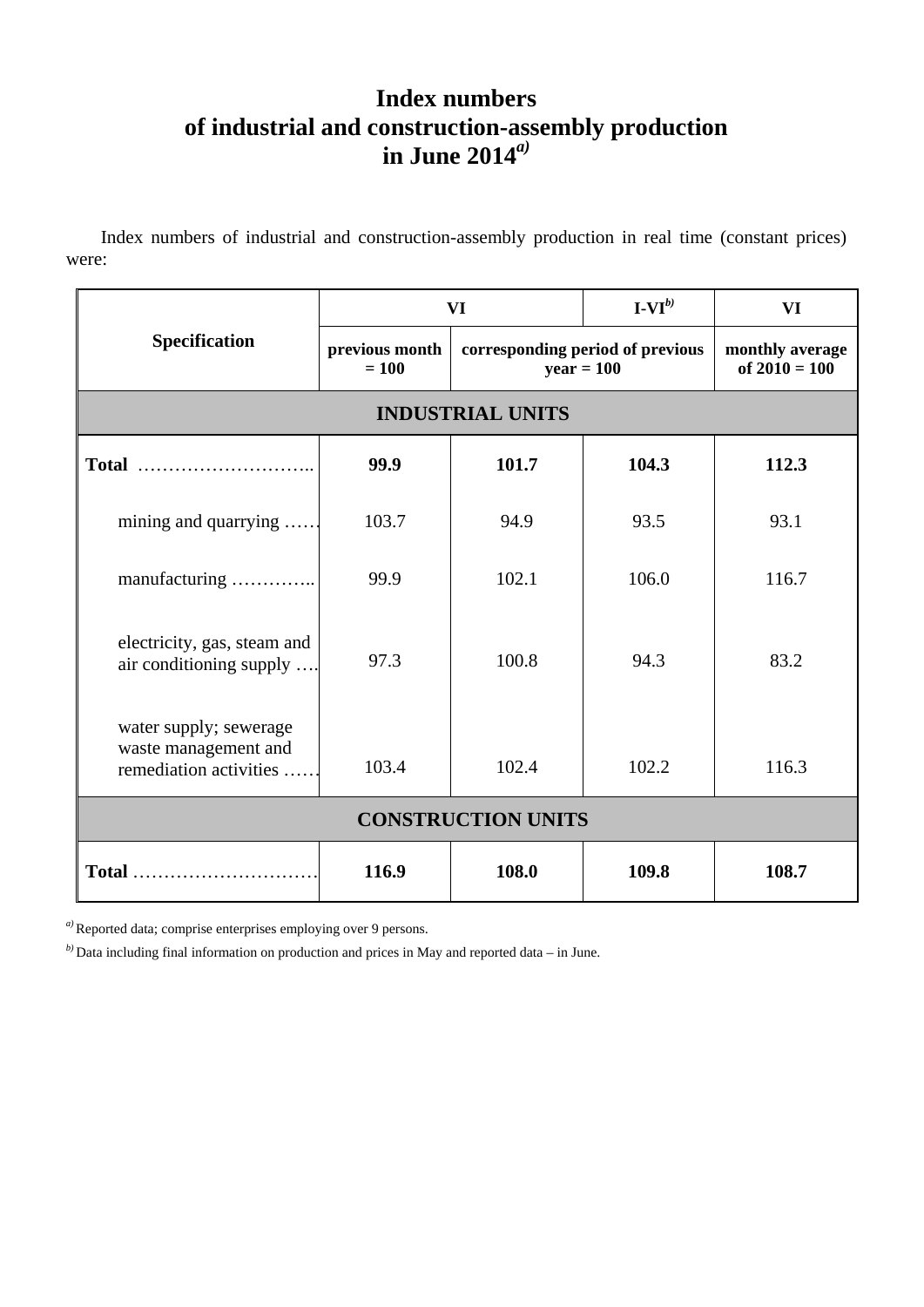According to the preliminary data, **sold production of industry** in constant prices (in enterprises employing more than 9 persons), in June of 2014, was by 1.7% higher than in the previous year (when an increase by 2.8% was recorded) and by 0.1% lower than in May of 2014. After eliminating the seasonal factors, sold production of industry reached the level higher by 2.1% than in the corresponding month of the previous year and by 0.4% than in May of 2014.

As compared to June of 2013, an increase in sold production was reported in 20 (out of 34) industry divisions. In most of them, however, the growth was slower than recorded a month before, which could be associated with weakening sales growth of industrial production for export. In June 2014, an increase in production was observed, among others, in manufacture of furniture – by 10.2%, manufacture of basic metals – by 9.1%, manufacture of products of wood, cork, straw and wicker – by 8.5%, manufacture of computer, electronic and optical products – by 6.7%, manufacture of motor vehicles, trailers and semi-trailers – by 4.4% and manufacture of metal products – by 4.0%. A drop in sold production of industry, as compared to June of 2013, was recorded in 14 divisions, among others, in mining of coal and lignite – by 13.5%, manufacture of coke and refined petroleum products – by 6.9%, manufacture of chemicals and chemical products – by 6.7%, manufacture of other transport equipment – by 5.6%, manufacture of pharmaceutical products and manufacture of electrical equipment  $-$  by 3.1% in both.

In the period January-June of 2014, sold production of industry was by 4.3% higher than in the corresponding period of the previous year which saw a 0.4% decrease.

 Indices of sold production of industry in comparison with an average monthly level in 2010 are presented in the graph below: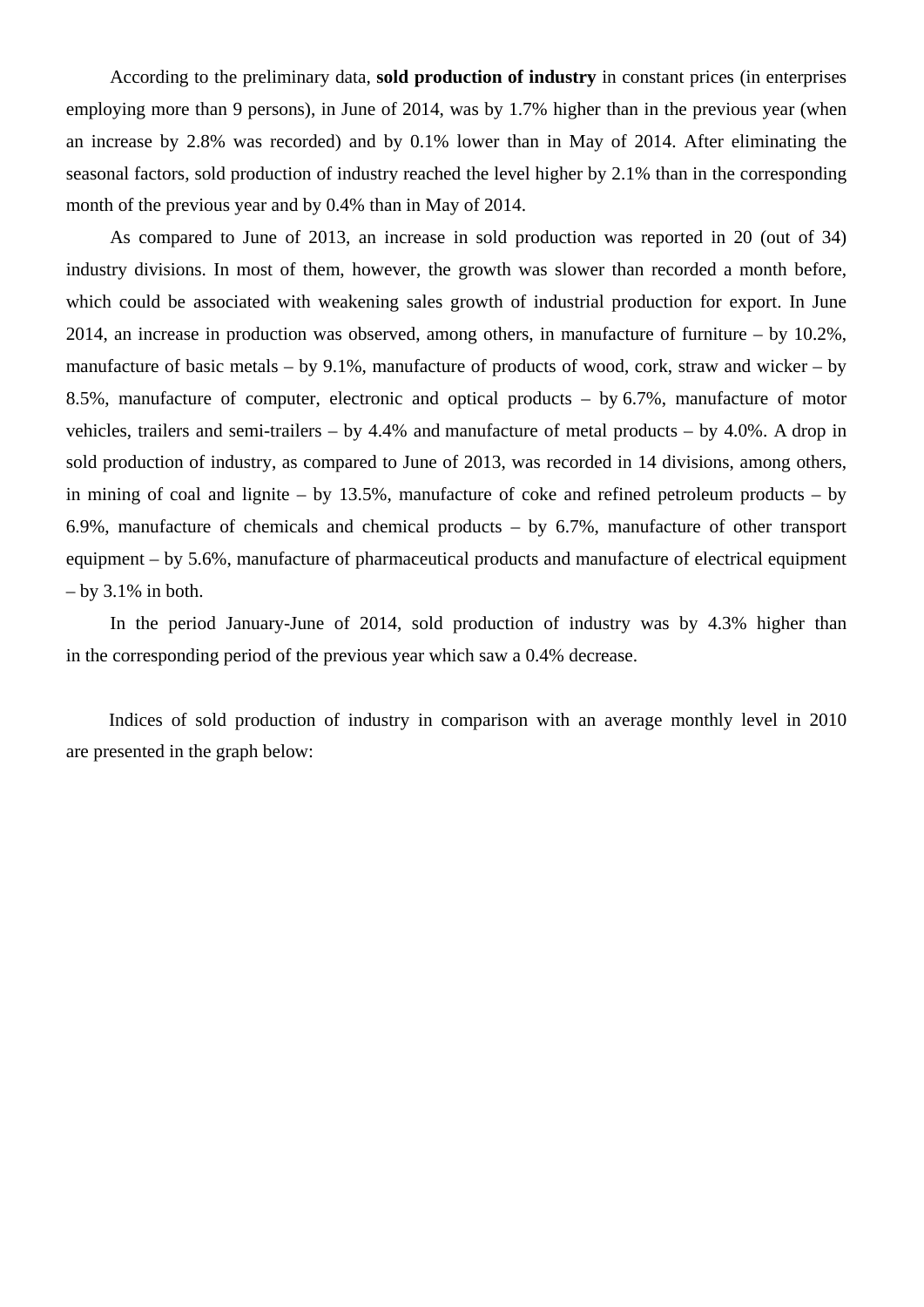

According to preliminary data, **construction and assembly production** (in constant prices), including investment and repair work, carried out domestically by construction enterprises employing more than 9 persons, was in June of 2014 by 8.0% higher than a year before (against a decrease by 18.3% of June 2013) and by 16.9% higher than in May of 2014. After eliminating the seasonal factors, construction and assembly production reached the level by 8.7% higher than in June of the previous year and by 2.7% in comparison to May of 2014.

Compared to June 2013 an increase in production was recorded in entities specializing in civil engineering – by 24.7% and in entities dealing mainly with specialised construction activities – by 14,2%. There was a decrease in production in entities whose basic type of activity is the construction of buildings by 12,1%.

In comparison to May of this year an increase in production was noted in entities whose basic type of activity is civil engineering – by 39.0% and in enterprises performing specialised construction activities – by 15.7%, while a decrease in entities carrying out mainly work connected with the construction of buildings – by 3.1%.

In the period January-June of 2014, construction and assembly production was by 9.8% higher than in the corresponding period of the previous year, when a decline was observed by 21.5%.

Indices of the construction and assembly production, in comparison with an average monthly level in 2010, are presented in the graph below: